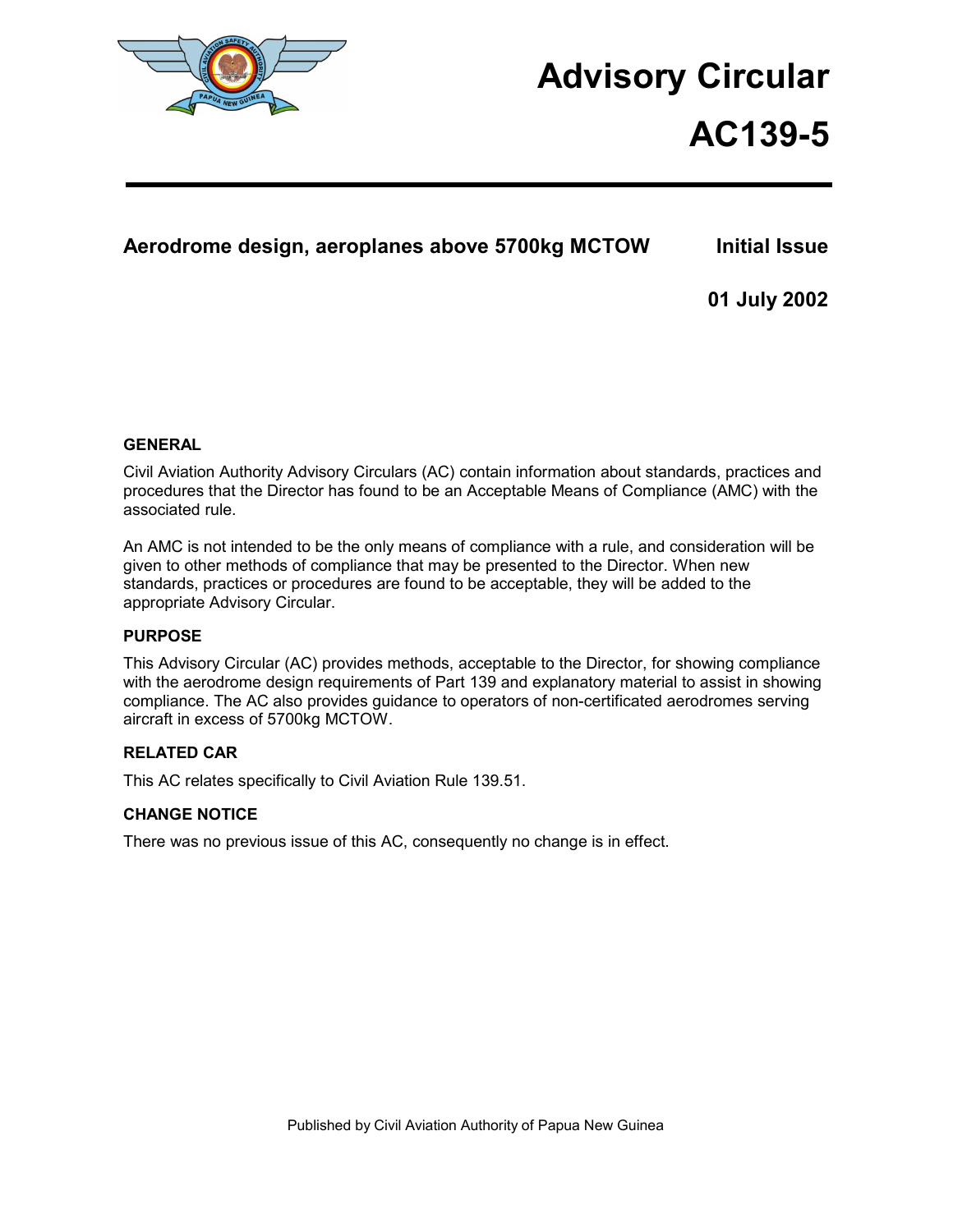# **Table of Contents**

| Chapter 1 - Aerodrome Design |                                                  |   |
|------------------------------|--------------------------------------------------|---|
| 1.1                          |                                                  |   |
|                              | <b>CHAPTER 2 — Aerodrome Design Requirements</b> | 3 |
| 2.1                          |                                                  |   |
| 22                           |                                                  |   |
| 2.3                          |                                                  |   |
| 24                           |                                                  |   |
|                              |                                                  |   |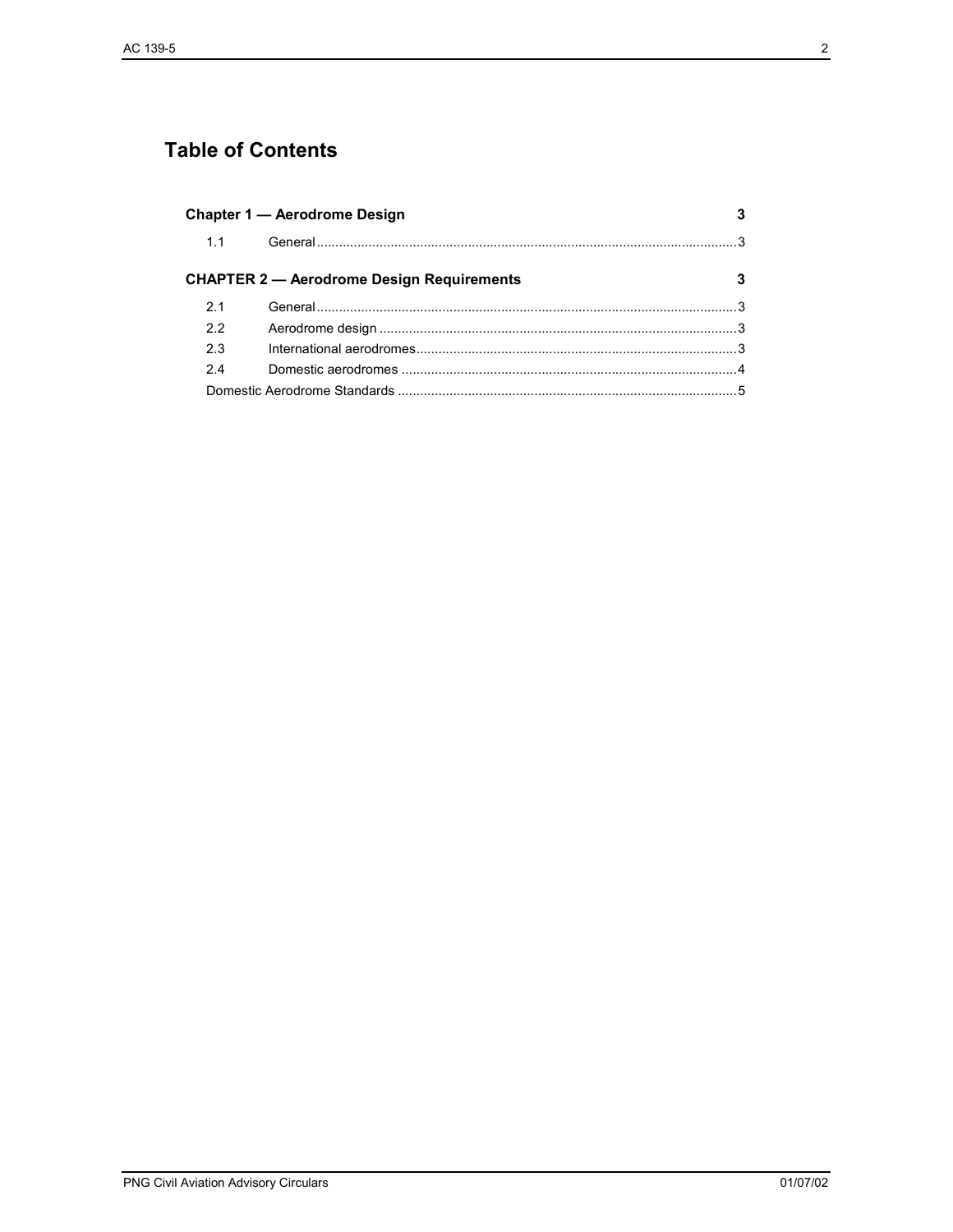## **Chapter 1 — Aerodrome Design**

### **1.1 General**

1.1.1 It is important for operators of certificated or non-certificated aerodromes to ensure that their aerodrome meets the aerodrome design standards commensurate with the types of aircraft using the aerodrome. This will ensure that aircraft operators intending to use an aerodrome will be able to do so without any limitations placed on the operation of their aircraft.

1.1.2 Aerodrome design encompasses—

- (1) physical characteristics; and
- (2) obstacle limitation surfaces; and
- (3) visual aids for—
	- navigation; and
	- denoting obstacles; and
	- denoting restricted use areas
- (4) equipment and installations.

1.1.3 Operating rules for aircraft operators engaged in air operations specify the same aerodrome design requirements as those for the aerodrome operator. It follows therefore that, if an aerodrome does not meet the design requirements for a certain type of aircraft, that aircraft type would be unable to use that aerodrome.

### **CHAPTER 2 — Aerodrome Design Requirements**

#### **2.1 General**

2.1.1 Part 139, rule 139.51(b) requires that the "physical characteristics, obstacle limitation surfaces, visual aids, and equipment and installations provided at the aerodrome must be acceptable to the Director".

2.1.2 While Part 139 deals with the certification and operation of aerodromes, operators of non-certificated aerodromes should, to ensure that aircraft engaged in air operations can use their aerodromes, also comply with the same aerodrome design requirements.

### **2.2 Aerodrome design**

2.2.1 The Director, in accordance with rule 139.51(b), specifies that the aerodrome design standards and recommended practices contained in ICAO Annex 14, Volume 1,Aerodrome Design and Operations, as amended from time to time, are acceptable for the purpose of this rule. Annex 14 makes reference to number of associated ICAO manuals that provide greater detail and information on various aspects of aerodrome design and the aerodrome operator should refer to them as required.

### **2.3 International aerodromes**

2.3.1 It is imperative that operators of international aerodromes comply with the recognised ICA Annex 14 standards and recommended practices for the design and operation of their aerodrome.

2.3.2 An international aerodrome that does not meet the ICAO standards and recommended practices could face a ban on the use of that aerodrome by overseas civil aviation authorities thus affecting the viability of their aerodrome and contrary to the national interest.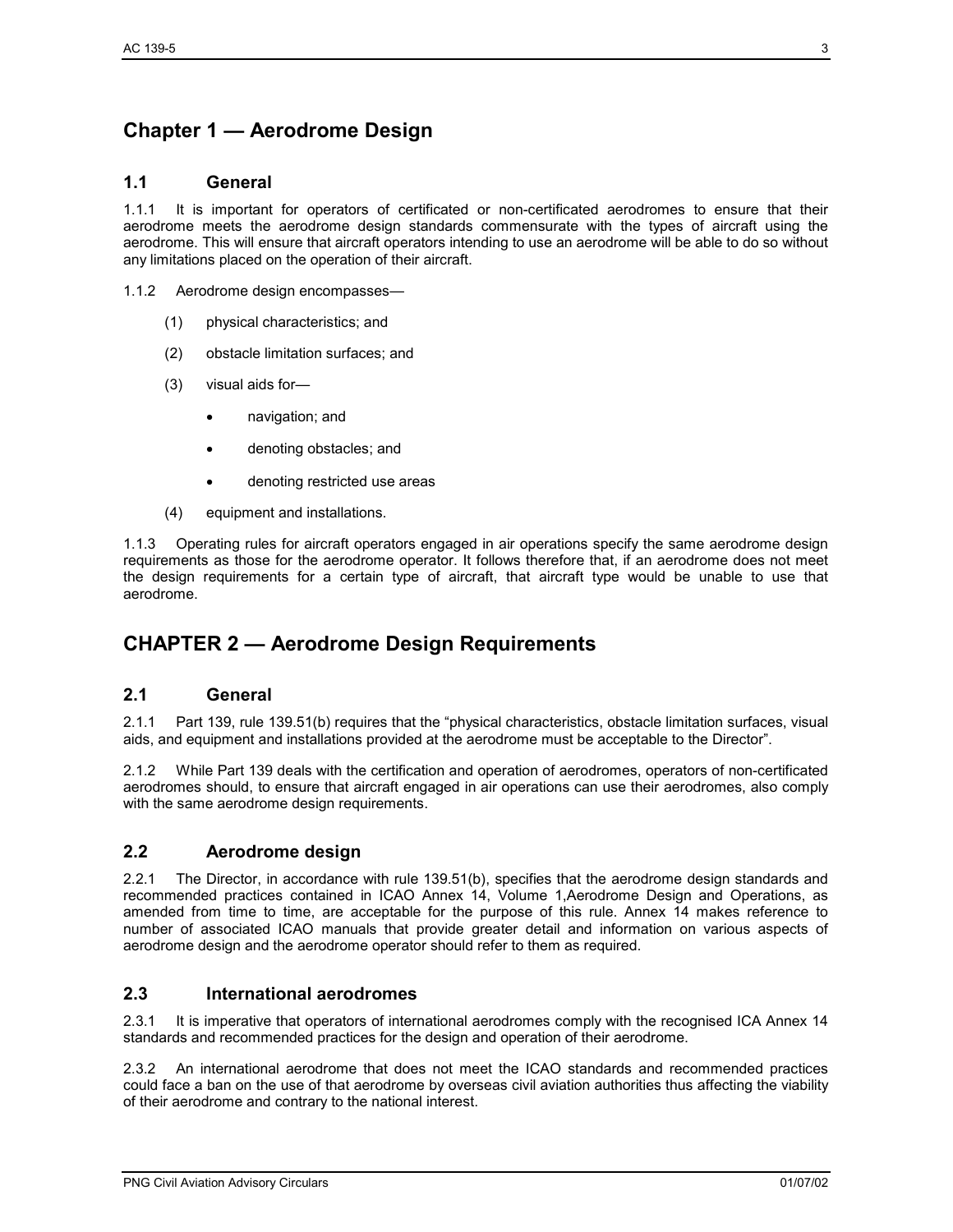2.3.3 Operators of international aerodromes should comply with the standards and recommended practices contained in Annex 14 Volume 1 with respect to any component of their aerodrome that can be used by aircraft engaged in international air services.

### **2.4 Domestic aerodromes**

2.4.1 The standards and recommended practices of Annex 14 Volumes 1 and II, if practical, be complied with at domestic aerodromes.

2.4.2 Papua New Guinea (PNG), as is the case in many other countries, has developed standards and practices for domestic aerodromes taking into account it's particular environment and the practicality of full compliance with Annex 14. These same standards can b applied at international aerodromes for facilities used solely for domestic flight operations.

2.4.3 The domestic differences are generally limited to the aerodrome design characteristics (manoeuvring areas) and some equipment and installations the likes of RFS.

2.4.4 Runways and their associated runway strips, approach and take-off climb surfaces should not be less than the dimensions contained in the following Table.